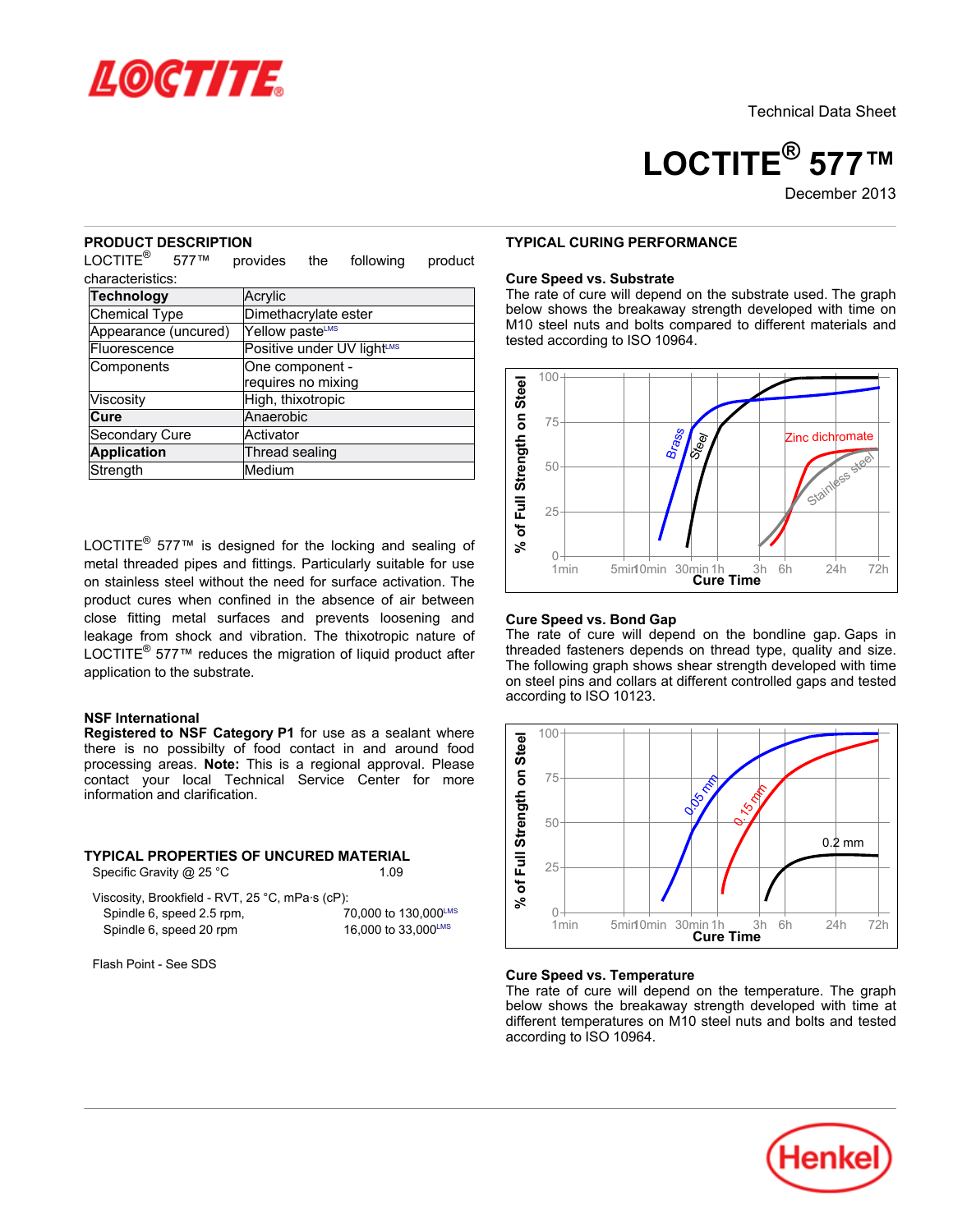

## **Cure Speed vs. Activator**

Where cure speed is unacceptably long, or large gaps are present, applying activator to the surface will improve cure speed. The graph below shows the breakaway strength developed with time on M10 zinc dichromate steel nuts and bolts using Activator 7471™ and 7649™ and tested according to ISO 10964.



# **TYPICAL PROPERTIES OF CURED MATERIAL**

| <b>Physical Properties:</b>                    |                     |
|------------------------------------------------|---------------------|
| Coefficient of Thermal Expansion,              | $80 \times 10^{-6}$ |
| ISO 11359-2. K <sup>-1</sup>                   |                     |
| Coefficient of Thermal Conductivity, ISO 8302, | 0 1                 |
| W/(m·K)                                        |                     |
| Specific Heat, kJ/(kg·K)                       | 03                  |
|                                                |                     |

#### **TYPICAL PERFORMANCE OF CURED MATERIAL Adhesive Properties**

| After 24 hours @ 22 $^{\circ}$ C<br>Breakaway Torque, ISO 10964: |                                    |           |
|------------------------------------------------------------------|------------------------------------|-----------|
| M <sub>10</sub> steel nuts and bolts                             | $N \cdot m$ 11<br>$(lb.in.)$ (100) |           |
| Prevail Torque, ISO 10964:                                       |                                    |           |
| M <sub>10</sub> steel nuts and bolts                             | N·m<br>(lb.in.)                    | 6<br>(50) |
| Breakloose Torque, ISO 10964, Pre-torqued to 5 N·m:              |                                    |           |
| M <sub>10</sub> steel nuts and bolts                             | N⋅m<br>$(lb.in.)$ (150)            | 17        |
| Max. Prevail Torque, ISO 10964, Pre-torqued to 5 N·m:            |                                    |           |
| M <sub>10</sub> steel nuts and bolts                             | $N \cdot m$                        | 17        |
|                                                                  |                                    | (Ib.      |

| Steel pins and collars | $N/mm^2$ 5LMS |  |
|------------------------|---------------|--|
|                        | $(psi)$ (725) |  |

## **TYPICAL ENVIRONMENTAL RESISTANCE**

Cured for 1 week @ 22 °C

Breakloose Torque, ISO 10964, Pre-torqued to 5 N·m: M10 zinc phosphate steel nuts and bolts

#### **Hot Strength** Tested at temperature



## **Heat Aging**





## **Chemical/Solvent Resistance**

Aged under conditions indicated and tested @ 22 °C.

|                         |     | % of initial strength |      |       |
|-------------------------|-----|-----------------------|------|-------|
| <b>Environment</b>      | °C  | 100 h                 | 500h | 1000h |
| Motor oil (MIL-L-46152) | 125 | 100                   | 100  | 100   |
| <b>Unleaded Petrol</b>  | 22  | 100                   | 100  | 100   |
| Brake fluid             | 22  | 100                   | 100  | 95    |
| Ethanol                 | 22  | 100                   | 100  | 95    |
| Acetone                 | 22  | 90                    | 80   | 65    |
| Water/glycol 50/50      | 87  | 100                   | 90   | 90    |
| $DEF$ (AdBlue®)         | 22  | N/A                   | 95   | 95    |

## **GENERAL INFORMATION**

**This product is not recommended for use in pure oxygen and/or oxygen rich systems and should not be selected as a sealant for chlorine or other strong oxidizing materials.**

 $(150)$ 

**For the most direct access to local sales and technical support visit: www.henkel.com/industrial**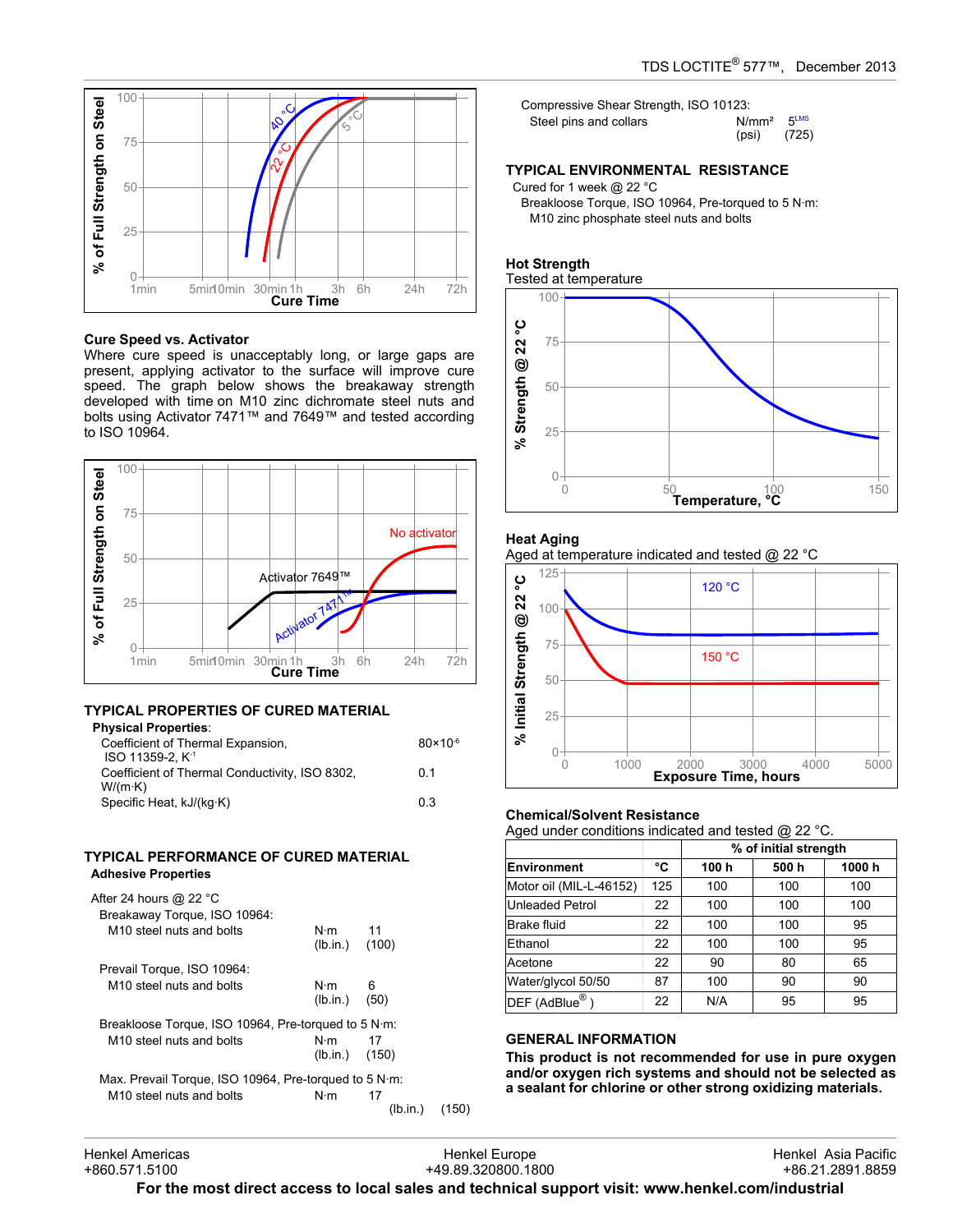## **For safe handling information on this product, consult the Safety Data Sheet (SDS).**

Where aqueous washing systems are used to clean the surfaces before bonding, it is important to check for compatibility of the washing solution with the adhesive. In some cases these aqueous washes can affect the cure and performance of the adhesive.

This product is not normally recommended for use on plastics (particularly thermoplastic materials where stress cracking of the plastic could result). Users are recommended to confirm compatibility of the product with such substrates.

# **Directions for use:**

# **For Assembly**

- 1. For best results, clean all surfaces (external and internal) with a LOCTITE $^{\circledR}$  cleaning solvent and allow to dry.
- 2. If the material is an inactive metal or the cure speed is too slow, spray with Activator 7471™ or 7649™ and allow to dry.
- 3. Apply a 360° bead of product to the leading threads of the male fitting, leaving the first thread free. Force the material into the threads to thoroughly fill the voids. For bigger threads and voids, adjust product amount accordingly and apply a 360° bead of product on the female threads also.
- 4. Using compliant practices, assemble and wrench tighten fittings in accordance with manufacturers recommendations.
- 5. Properly tightened fittings will seal instantly to moderate pressures. For maximum pressure resistance and solvent resistance allow the product to cure a minimum of 24 hours.

# **For Disassembly**

- 1. Remove with standard hand tools.
- 2. Where hand tools do not work because of excessive engagement length or large diameters (over 1"), apply localized heat to approximately 250 °C. Disassemble while hot.

# **For Cleanup**

1. Cured product can be removed with a combination of soaking in a Loctite solvent and mechanical abrasion such as a wire brush.

# **Loctite Material SpecificationLMS**

LMS dated June 18, 2001. Test reports for each batch are available for the indicated properties. LMS test reports include selected QC test parameters considered appropriate to specifications for customer use. Additionally, comprehensive controls are in place to assure product quality and consistency. Special customer specification requirements may be coordinated through Henkel Quality.

# **Storage**

Store product in the unopened container in a dry location. Storage information may be indicated on the product container labeling.

**Optimal Storage: 8 °C to 21 °C. Storage below 8 °C or greater than 28 °C can adversely affect product properties**. Material removed from containers may be contaminated during use. Do not return product to the original container. Henkel Corporation cannot assume responsibility for product which has been contaminated or stored under conditions other than those previously indicated. If additional information is required, please contact your local Technical Service Center or Customer Service Representative.

# **Conversions**

 $(^{\circ}C \times 1.8) + 32 = ^{\circ}F$ kV/mm x 25.4 = V/mil  $mm / 25.4 = inches$ µm / 25.4 = mil  $N \times 0.225 = lb$ N/mm  $x$  5.71 = lb/in  $N/mm^2$  x 145 = psi MPa x 145 = psi  $N·m \times 8.851 = lb·in$  $N·m \times 0.738 = lb·ft$ N $\cdot$ mm x 0.142 = oz $\cdot$ in  $mPa·s = cP$ 

## **Note:**

The information provided in this Technical Data Sheet (TDS) including the recommendations for use and application of the product are based on our knowledge and experience of the product as at the date of this TDS. The product can have a variety of different applications as well as differing application and working conditions in your environment that are beyond our control. Henkel is, therefore, not liable for the suitability of our product for the production processes and conditions in respect of which you use them, as well as the intended applications and results. We strongly recommend that you carry out your own prior trials to confirm such suitability of our product.

Any liability in respect of the information in the Technical Data Sheet or any other written or oral recommendation(s) regarding the concerned product is excluded, except if otherwise explicitly agreed and except in relation to death or personal injury caused by our negligence and any liability under any applicable mandatory product liability law.

#### **In case products are delivered by Henkel Belgium NV, Henkel Electronic Materials NV, Henkel Nederland BV, Henkel Technologies France SAS and Henkel France SA please additionally note the following:**

In case Henkel would be nevertheless held liable, on whatever legal ground, Henkel's liability will in no event exceed the amount of the concerned delivery.

#### **In case products are delivered by Henkel Colombiana, S.A.S. the following disclaimer is applicable:**

The information provided in this Technical Data Sheet (TDS) including the recommendations for use and application of the product are based on our knowledge and experience of the product as at the date of this TDS. Henkel is, therefore, not liable for the suitability of our product for the production processes and conditions in respect of which you use them, as well as the intended applications and results. We strongly recommend that you carry out your own prior trials to confirm such suitability of our product.

Any liability in respect of the information in the Technical Data Sheet or any other written or oral recommendation(s) regarding the concerned product is excluded, except if otherwise explicitly agreed and except in relation to death or personal injury caused by our negligence and any liability under any applicable mandatory product liability law.

**In case products are delivered by Henkel Corporation, Resin Technology Group, Inc., or Henkel Canada Corporation, the following disclaimer is applicable:**